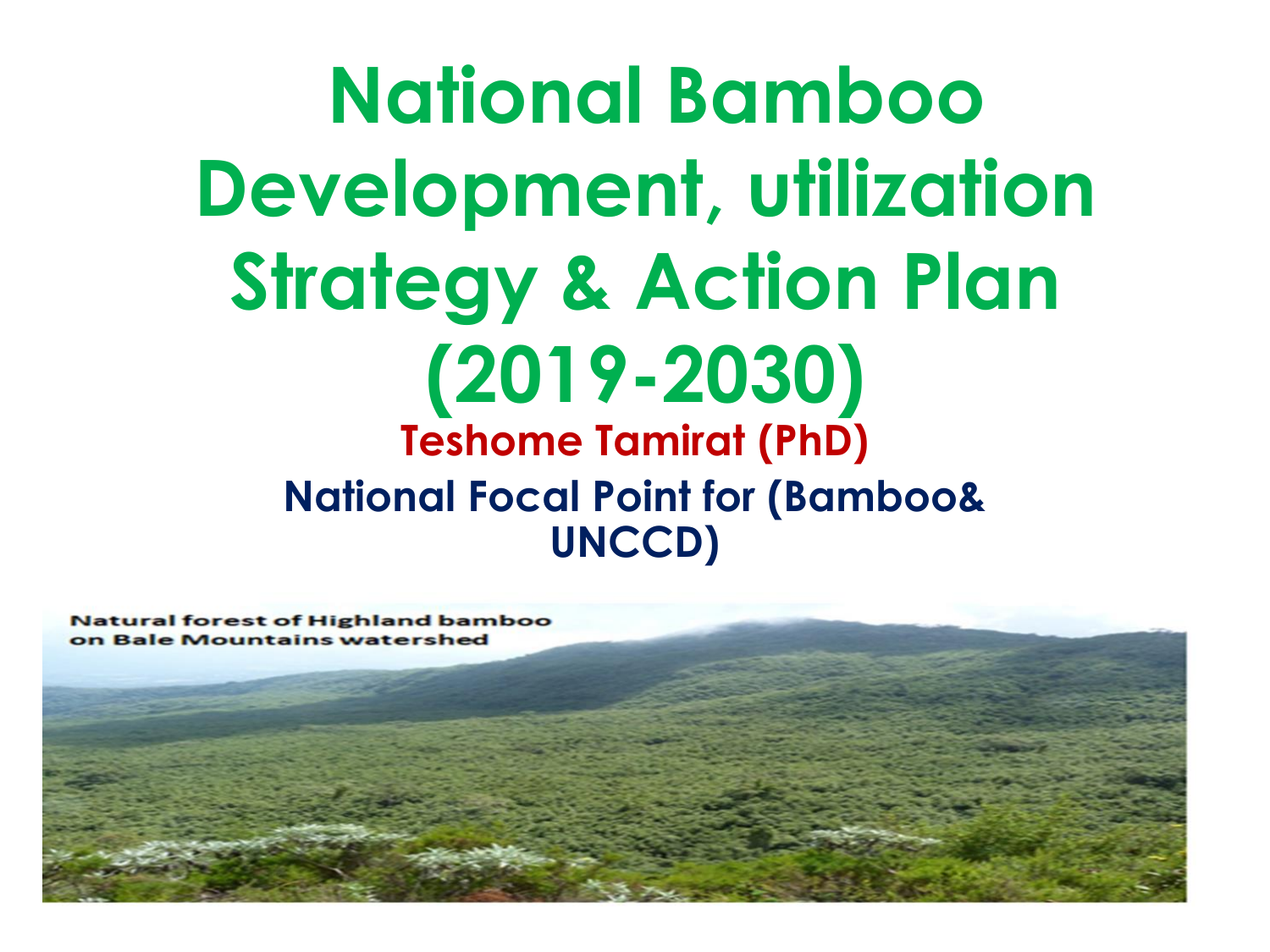**Official web sites 1.Environment forest climate change EFCCC.Gov Forest sector/ bamboo 2. INBAR (international network for Bamboo & Rattan) www. inbar.int**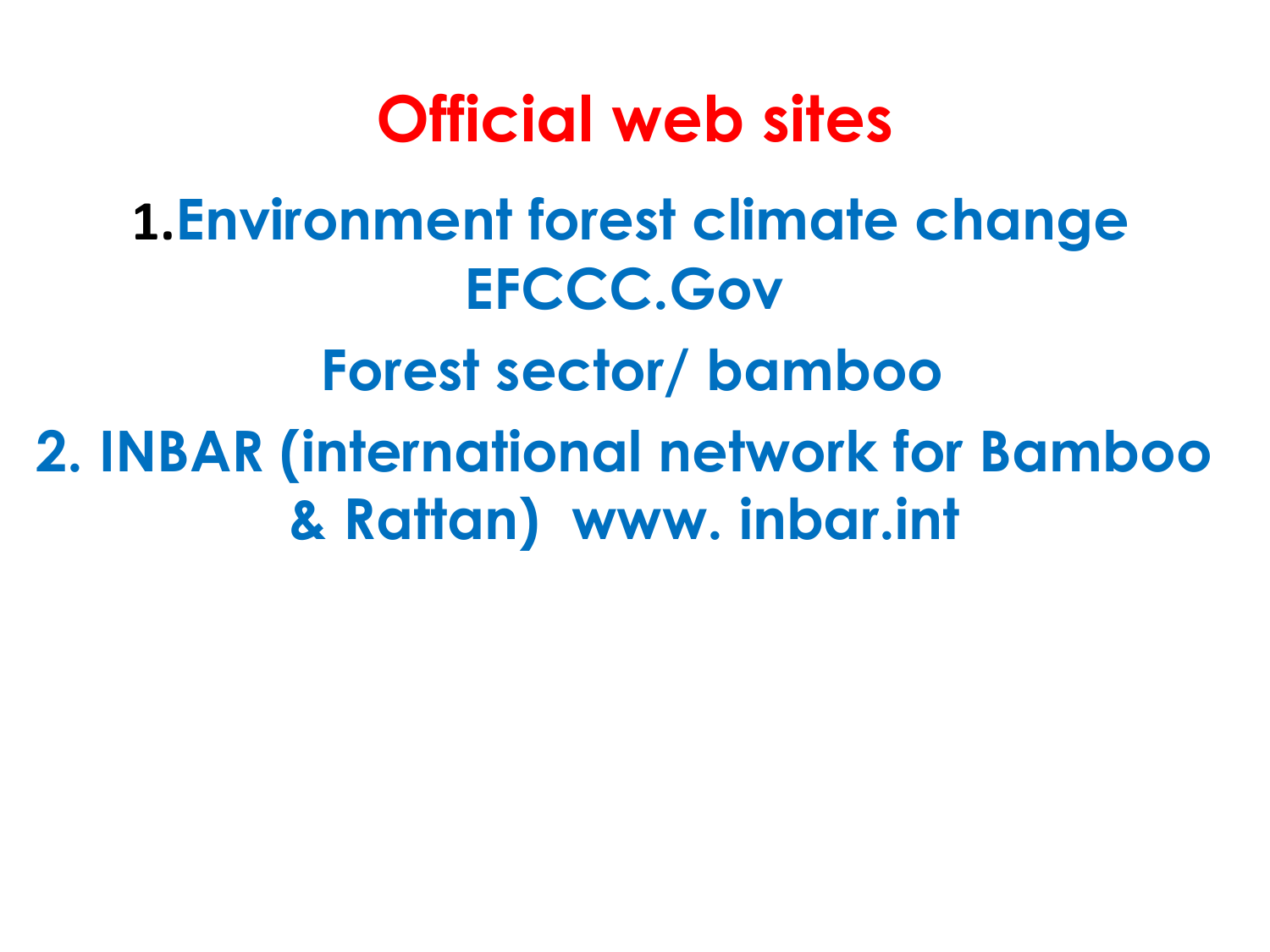# **Contents**

- **1. Introduction**
- **2. Benefits**
- **3. Key challenges**
- **4. Content of the strategy**
- **5. Guiding Principle**
- **6. Goal ( short/long term objectives)**
- **7. Strategic Directions & Actions**
- **8. Summary**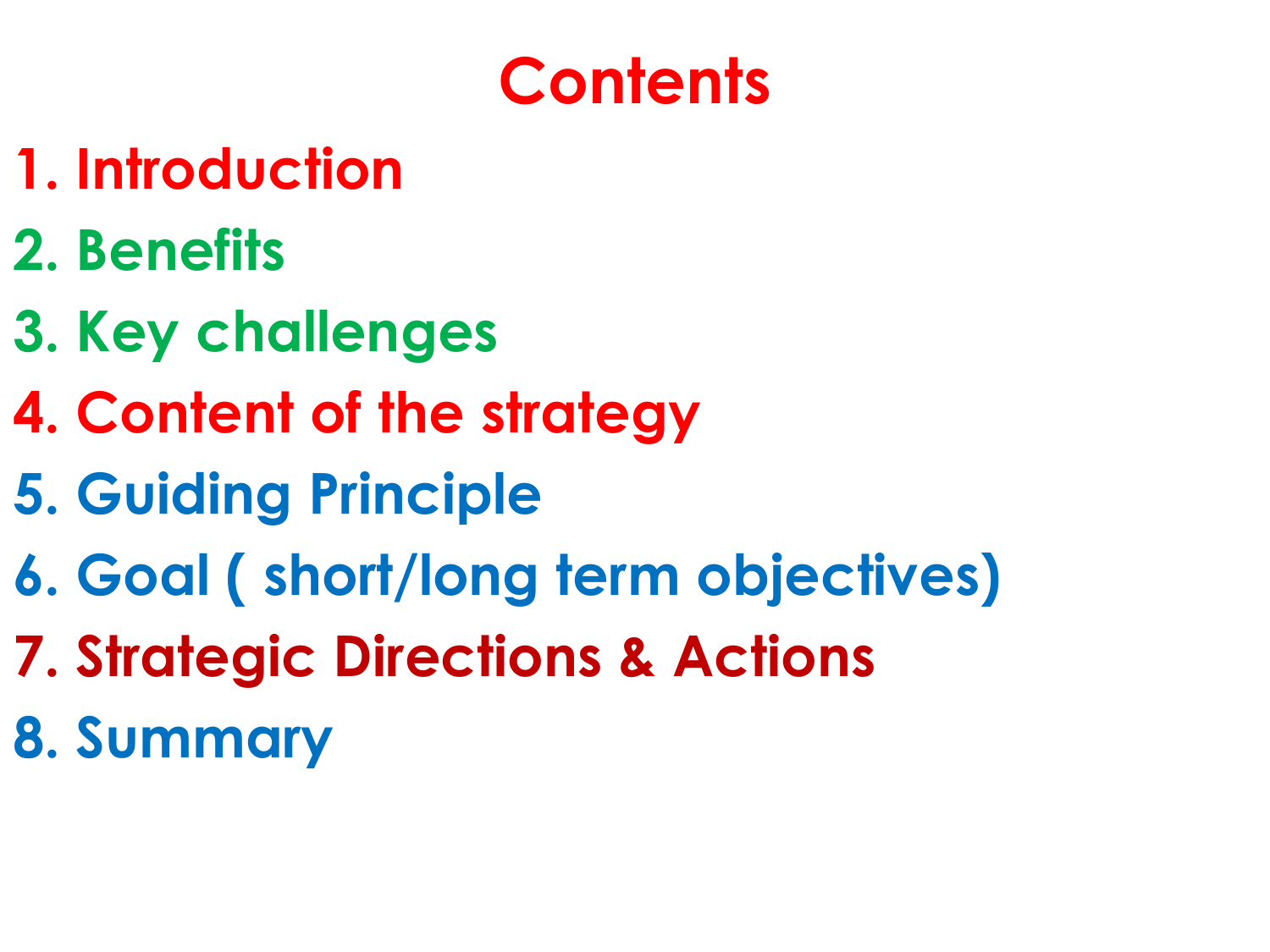# **1. Introduction**

- Ethiopia implementing revised forest proclamation of sustainable (**DCU)** of Forest resources, 2018 **(10/65)**
- **Bamboo strategy and action plan is also underway from 2019-2030**
- It has largest bamboo resource **(1.47 mill ha)**
- Potential for increasing resource base **(>3.5 mill ha)**
- The subsector is underutilized & often limited to traditional **processing & use**
- It is least participant in the global **bamboo trade**
- **Accounts 0.4% import and 0.2% export of global market**
- **Contribute 56,250,000 birr for GDP (source: BVCA,2018)**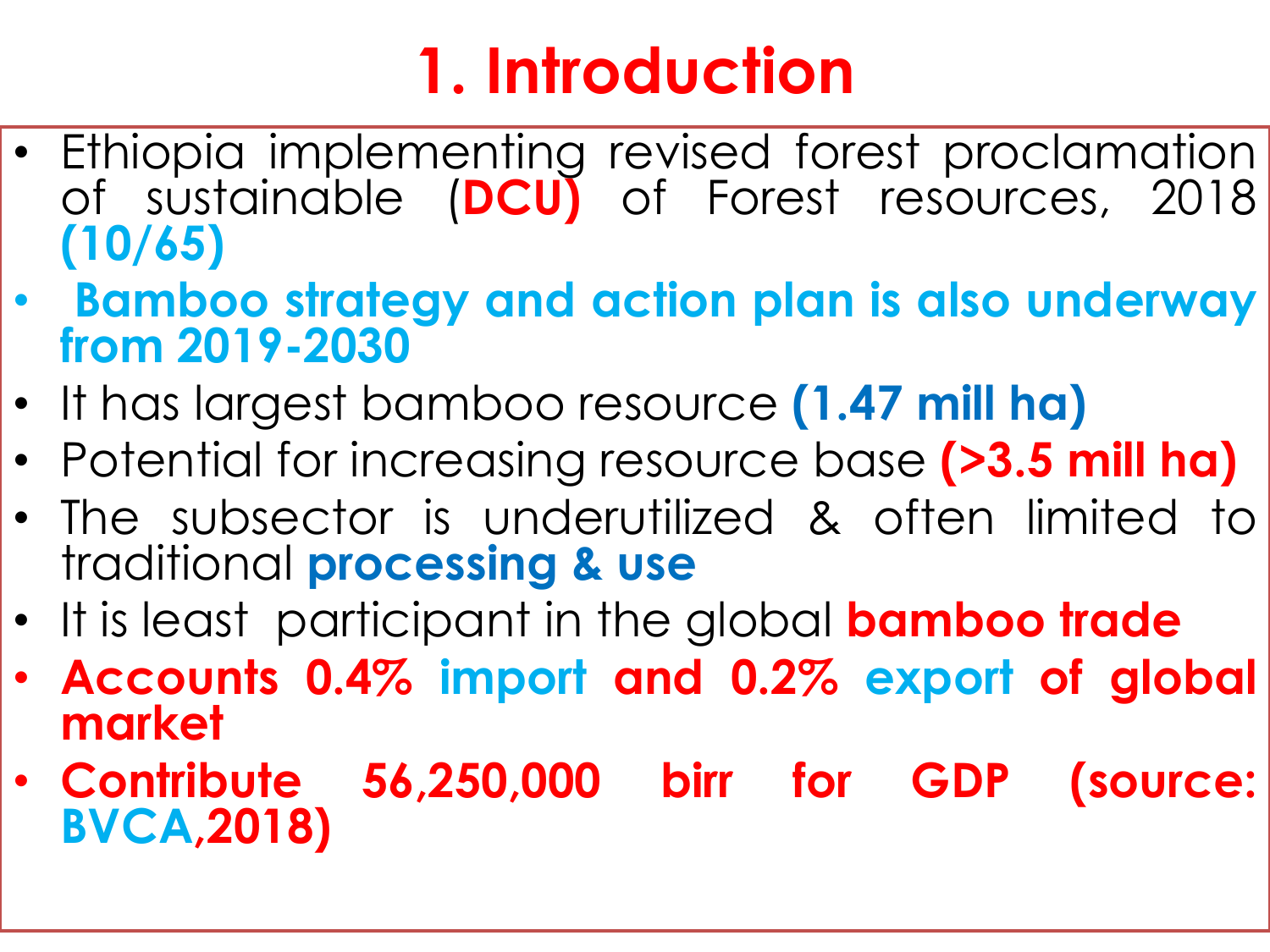# **2. Benefit (Strategy)**

- **Bamboo has:-**
- Potential to substitute **wood products**
- Livelihood improvement **750,000** people dependent on it
- Strategic plant for landscape **restoration**
- Carbon sequestration (**Total of 35.5 Million ton C**)
- Potential to involve **private**, **Cso** and **public** sectors at large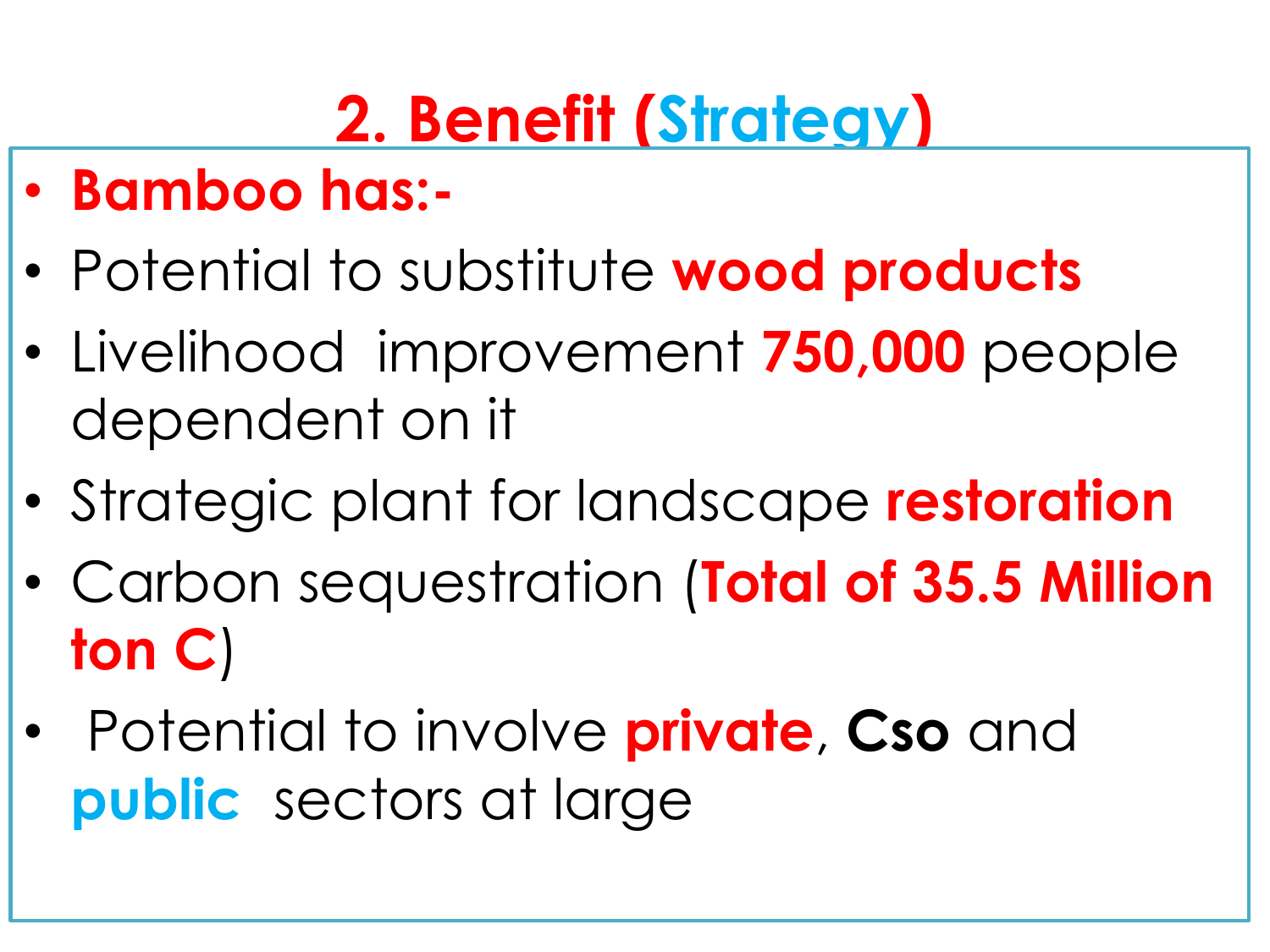### **3. Key Challenges/ constraint**

- Lack of coordination & Linkage b/n various **value-chain actors**
- Few bamboo **industries**, many **MSE's**
- Majority of processing activities done by enterprises with limited options to **knowledge & innovation**
- Lack of management & harvesting from **state & communal ownership**
- Under developed bamboo **market** & **linkage & mechanism**
- **Land use conversion**: -**mass flowering, forest fire** + due to economic importance
- Low Perception for bamboo productsdurability + Quality of products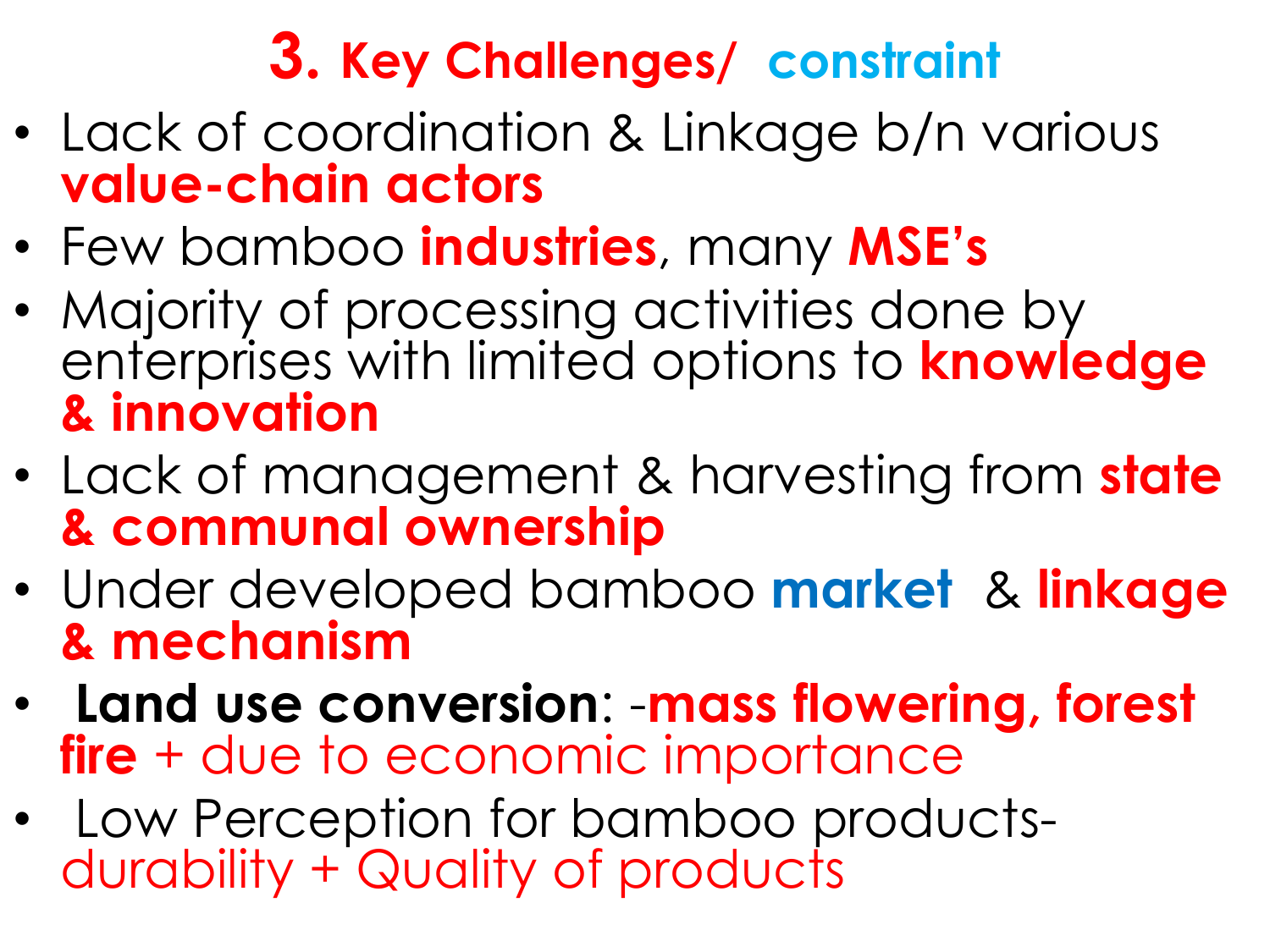# 4. **Content of the Strategy (68 pages)**

- **1. Introduction**
- **2. Bamboo Resources & Existing Value-Chain**
- **3. Constraints & Bottlenecks**
- **4. Guiding Principles, vision, goal & objectives**
- **5. Strategic Directions & Development Approach**
- **5.1 Establish bamboo clusters**
- **5.2 Manage existing bamboo resources**
- **5.3 Promote establishment of new bamboo plantation**
- **5.4 Develop value-chain**
- **5.5 Create enabling environment for market development**
- **5.6 Enhance knowledge on development, management & utilization of bamboo resources.**
- **5.7 Build Human capital & knowledge management system**
- **5.8 Develop partnerships & mobilize resources**
- **5.9 Create enabling institutions, governance mechanisms & incentive modality**
- **5.10 Monitoring & Evaluation**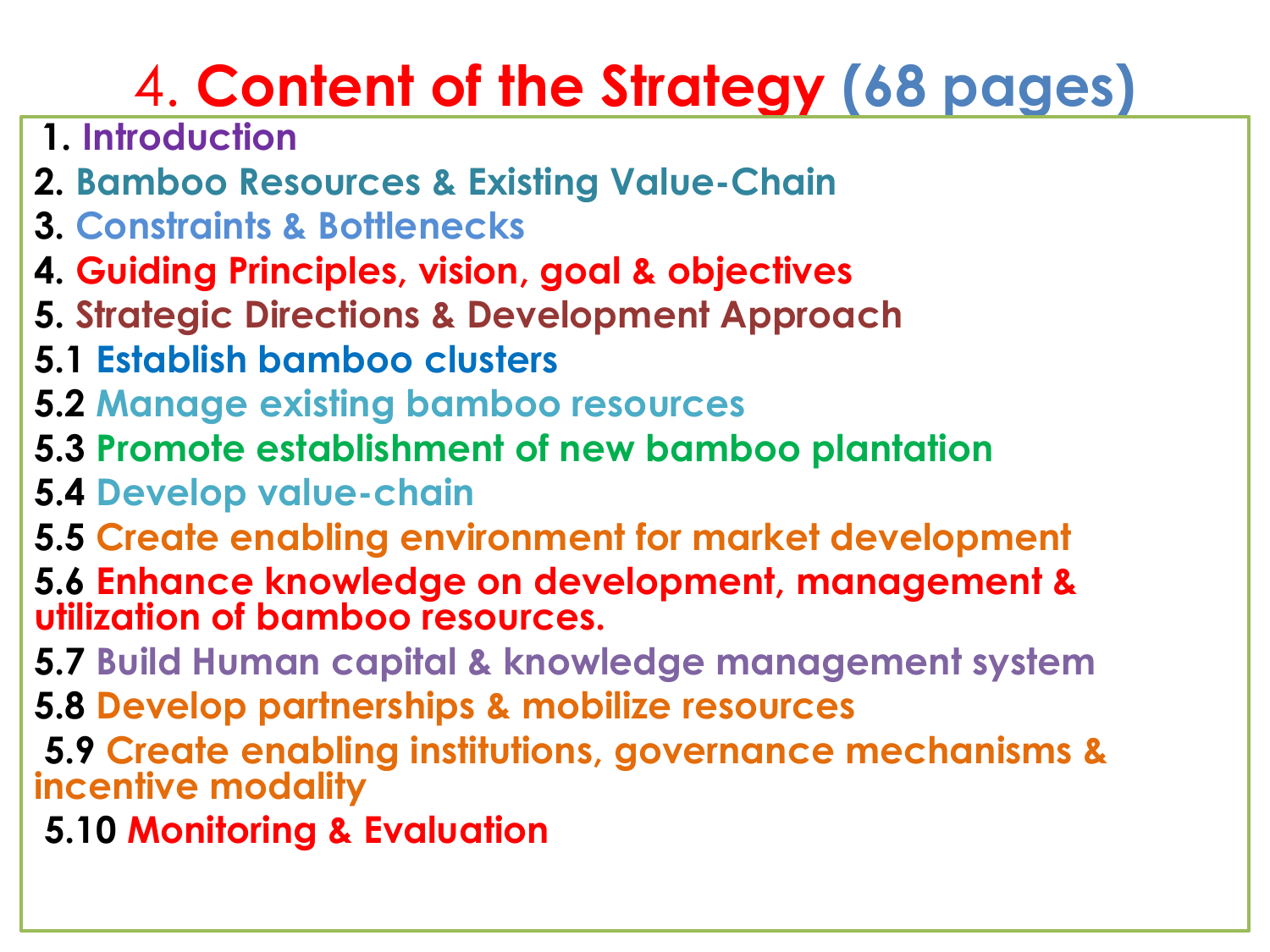# **5. Guiding Principles**

- Government led & market driven
- Promoting bamboo subsector to provide job with long supply-chain/value-chain
- Promoting bamboo subsector to contribute towards **green growth initiative/ CRGE**
- Promoting bamboo industry to contribute towards increasing farmers' **income & resilience**
- Promoting bamboo & industry to reduce pressure on **forests & timber supply**, (Forest-Degradation)
- Promoting bamboo to boost **ecosystem services** & **climate resilience**
- **Soil erosion** control, **water quality** & quantity, landslide, etc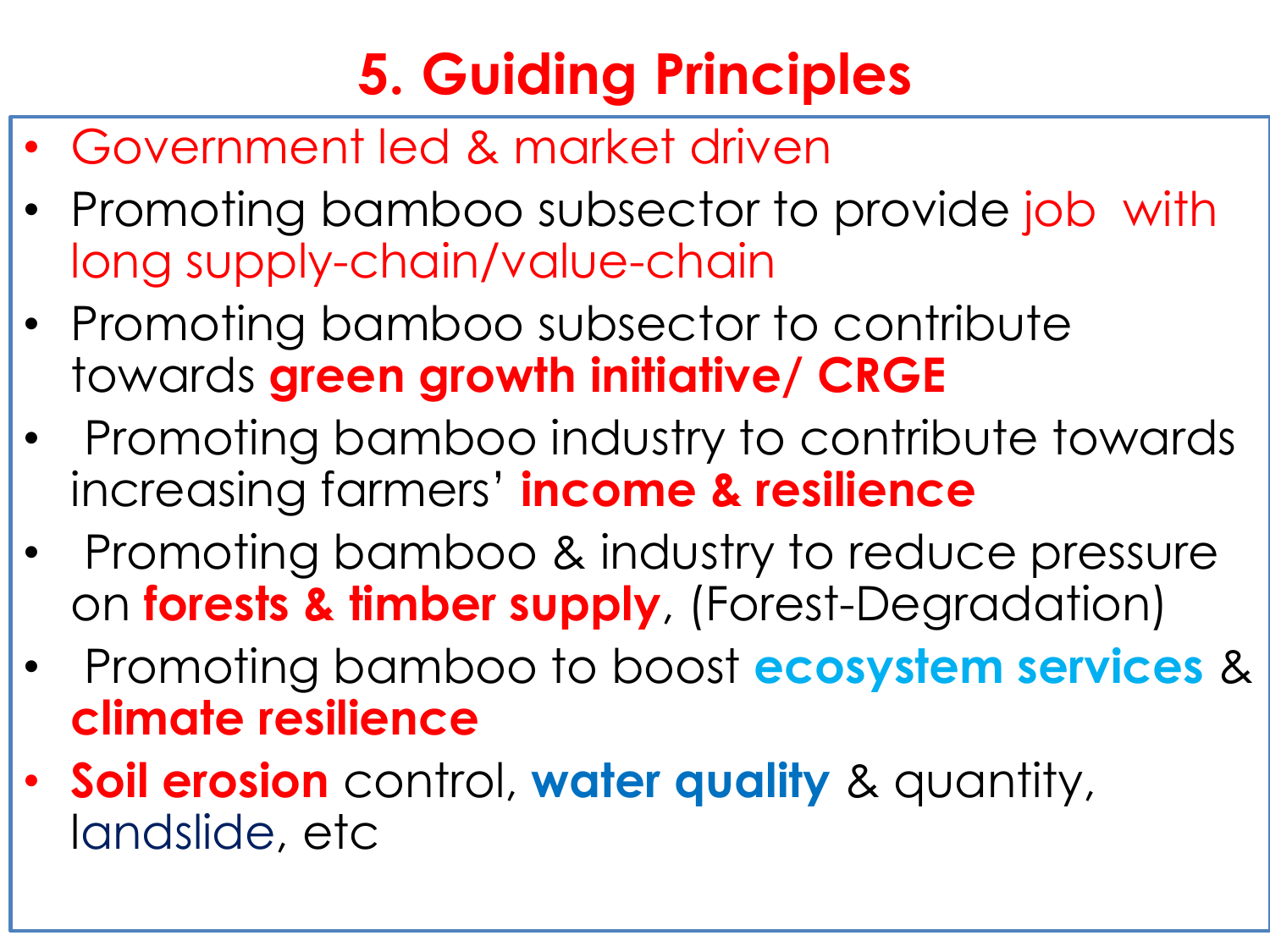## 6. **Goal/ overall objective**

- Enhance bamboo subsector contribution for **mitigation of climate change impact**
- Increase **land restoration** and livelihood improvement in small holder farmers
- To transform & sustainably manage bamboo resources by focusing on the development of **green industries (MSL)**
- To produce value-added products catering for **domestic, regional & global markets.**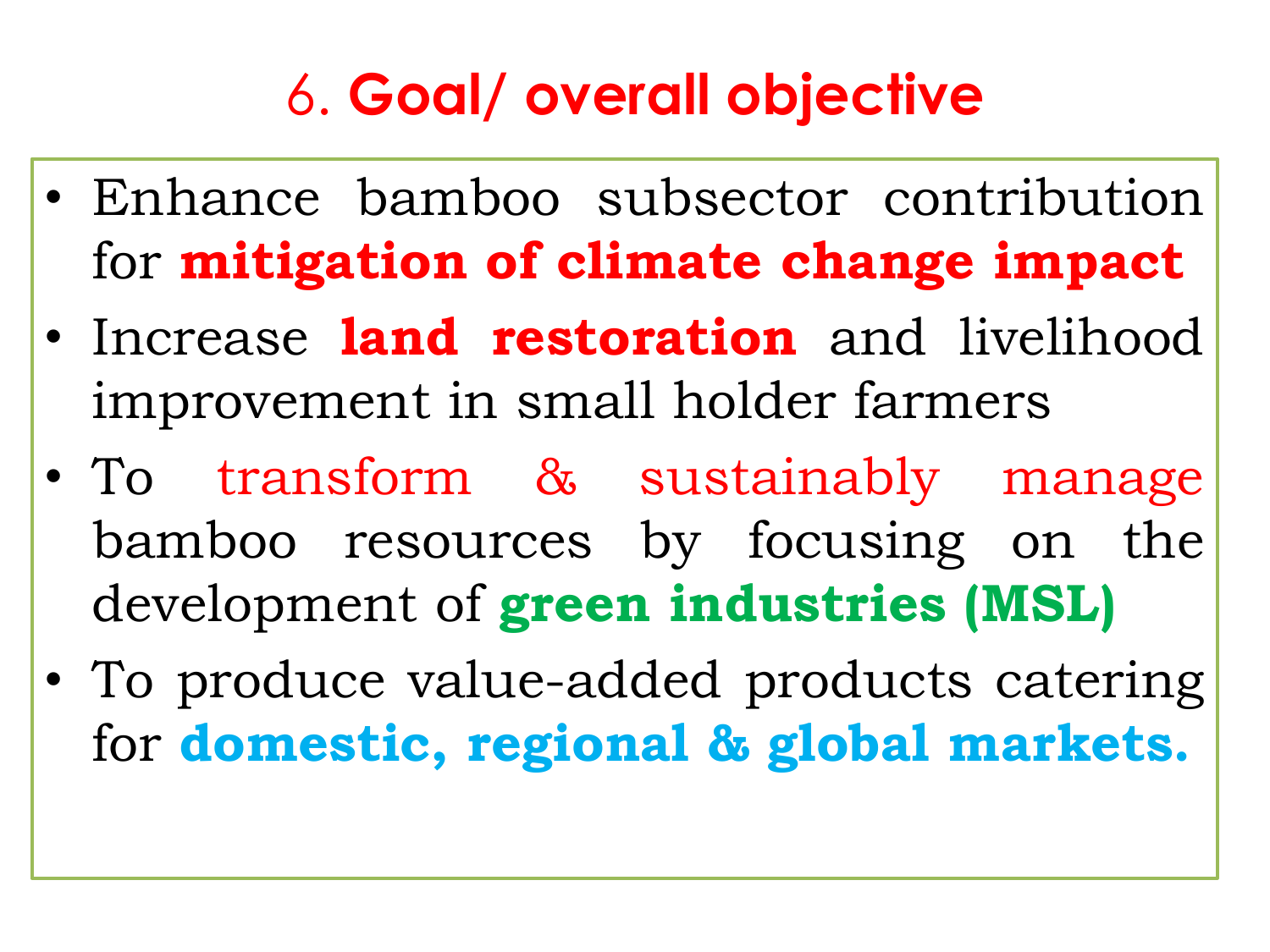# **6.1. Specific Objectives**

- **Short Term: 2019-2024**
- Plant (new) **74,000 ha (this year 20,000 ha)**
- Upgrade/ restock **55,000 ha** existing /natural forest
- Create **500,000 rural /Urban jobs**
- Increase farmers income to Birr 6000/HH
- Produce **0.5 million** M3 of industrial products (panels & boards)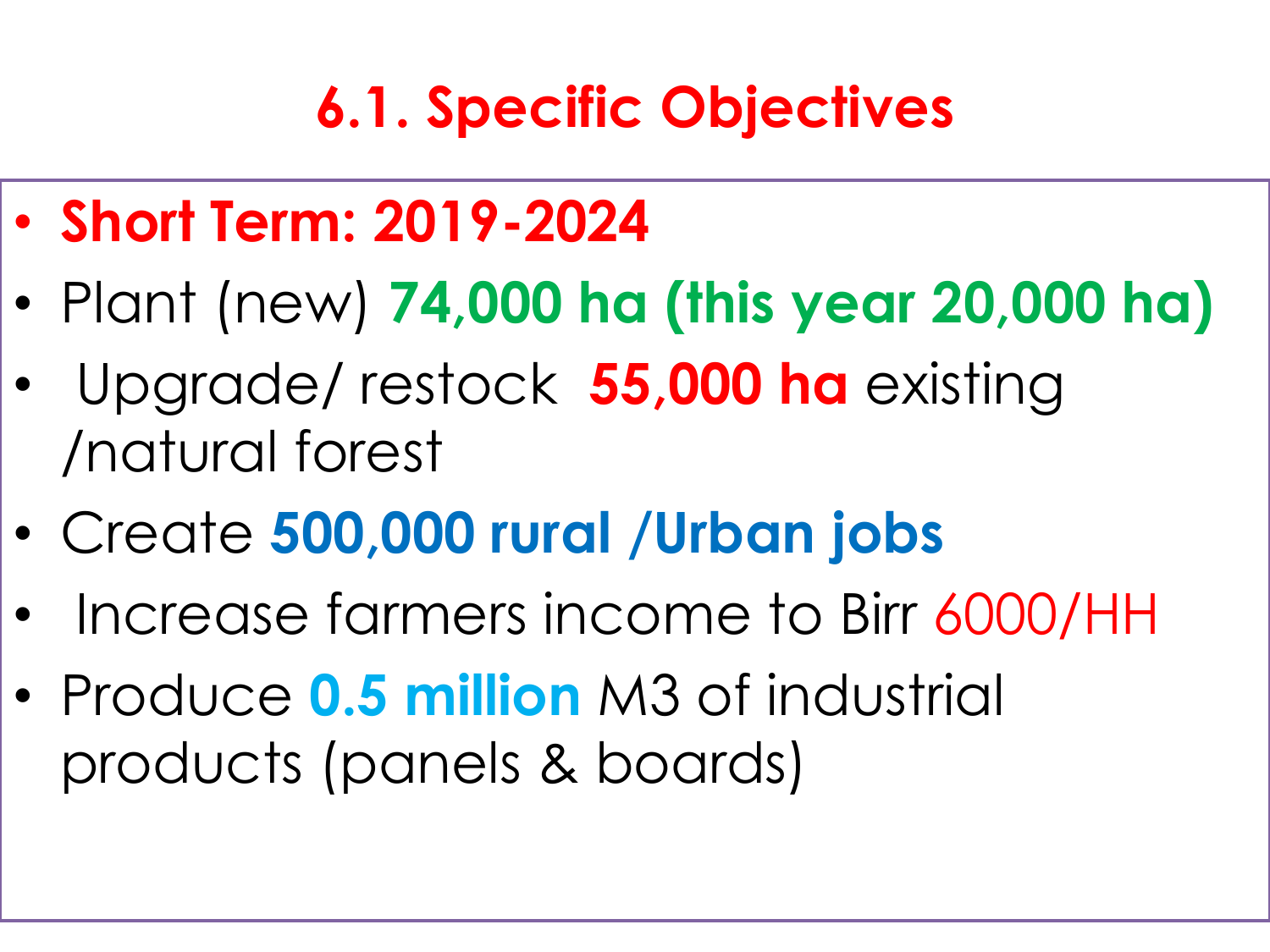## **6.2. Long Term: 2025-2030**

- Plantion (new) **126,000 ha**
- Upgrade **145,000** ha existing/natural
- Create **1,000,000** new jobs
- Popularize bamboo as suitable construction material (construct **200,000**  houses)
- Produce **1-2 million MT** of energy products
- Produce **1.5 million** M3 of industrial products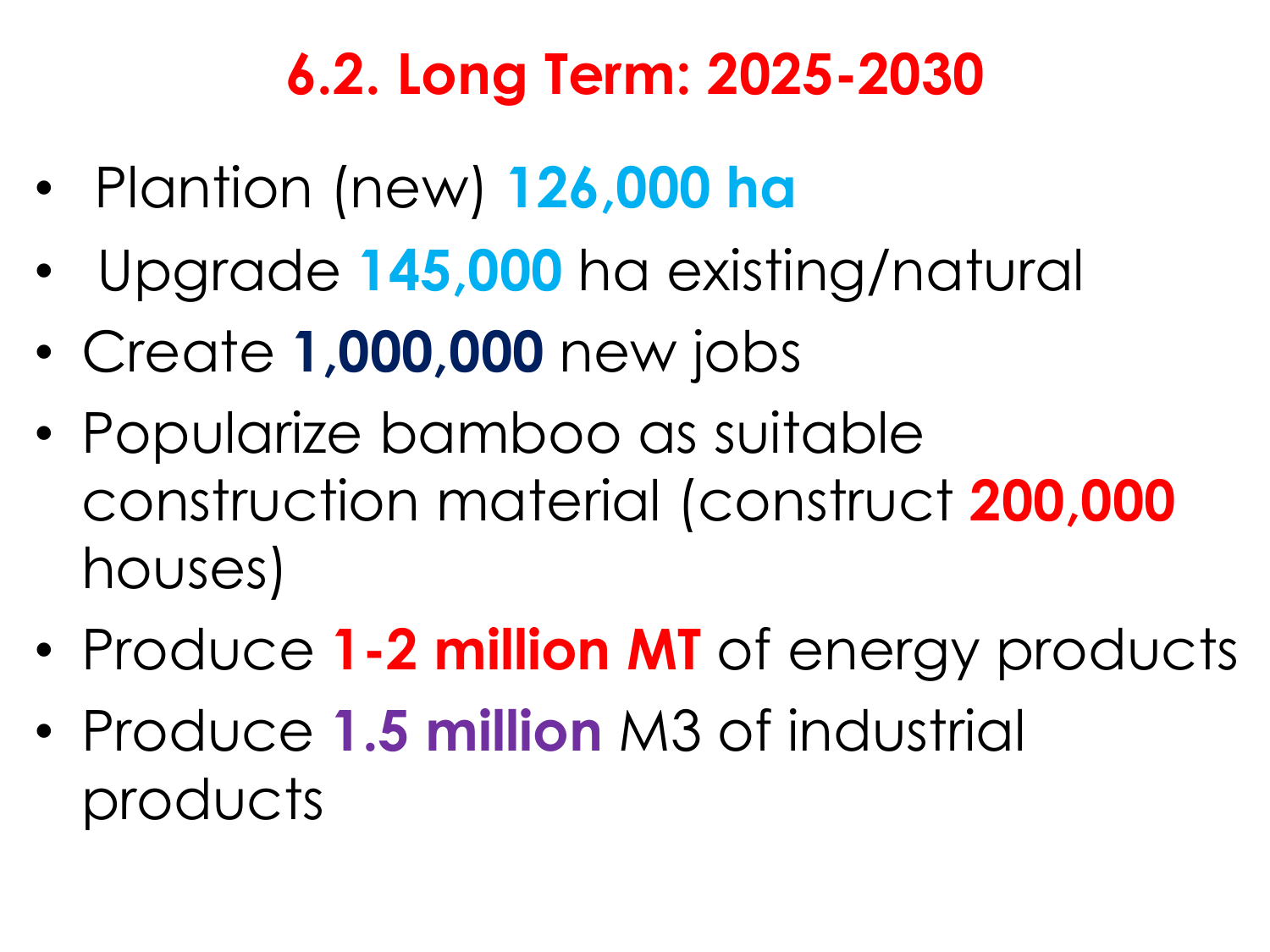### **7. Strategic Directions & Actions**

- **10 Strategic directions (SD)**
- **27 Strategic Actions (SA)**
- **115 Key Activities**
- **( Bamboo strategy is well cited in EFCCC / INBAR website pdf 68 page)**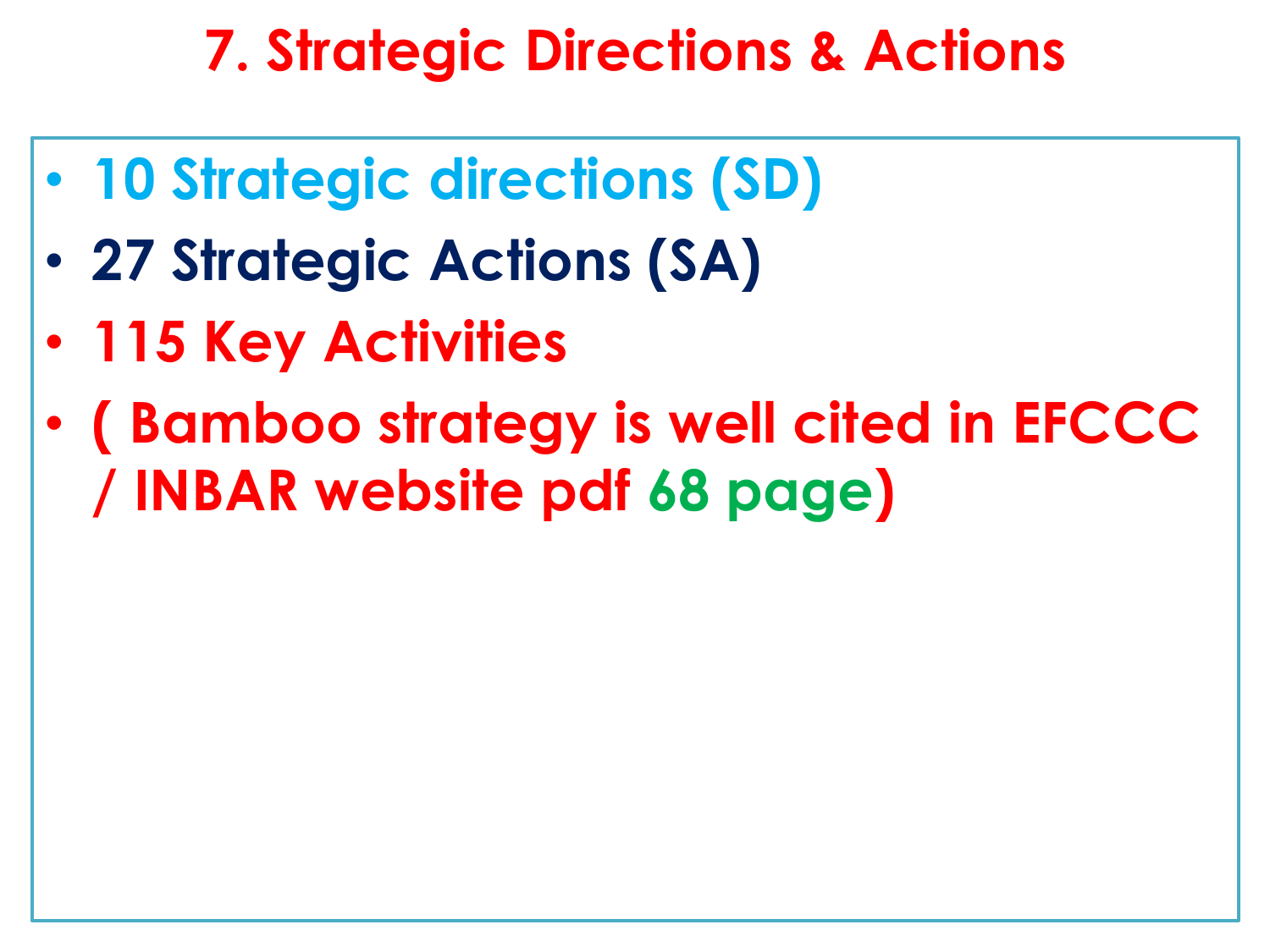### **7. Strategic Directions & Actions**

- **SD1. Establish bamboo clusters**
- Form bamboo clusters in close geographical location (Dutch-Sino-East African Bamboo /**INBAR**)
- **Key Activities**
- Determine set of **criteria for the establishment** of clusters
- Identify & determine clusters **(~5 clusters)**
- Identify specific **bamboo products** that should fall within clusters
- **This enables:**
- Development of **supply-chain**
- Minimize **wastages**
- Simplify & reduce **logistic costs**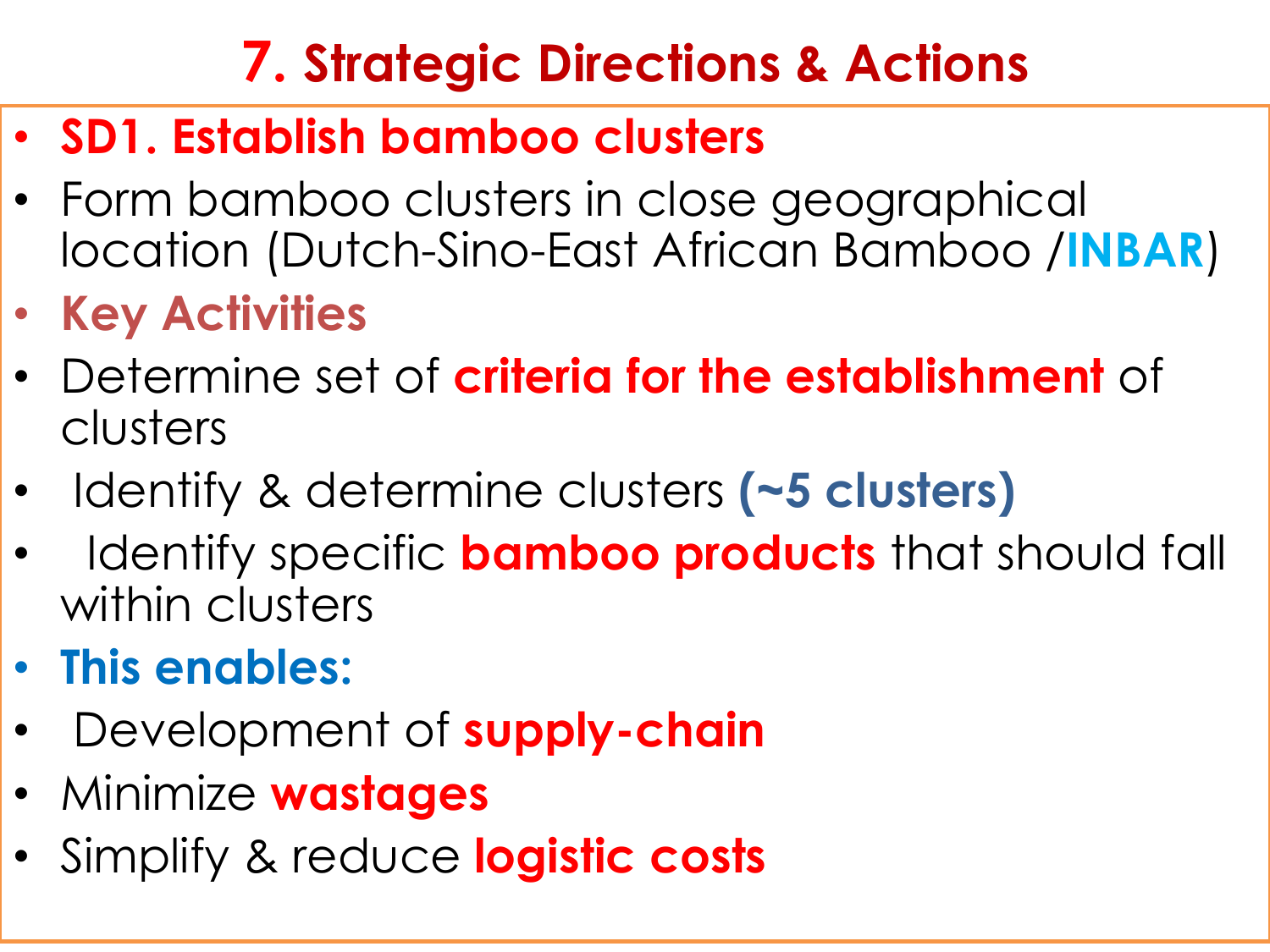### **SD2. Manage existing bamboo resources (NBF)**

- Conduct bamboo **resource assessment** on a regular interval of **5 years**
- Make concession arrangements for communities and/or private sectors to sustainably harvest based on **management plan (PFM)**
- Provide technical capacity building trainings to **communities & private sectors** to improve productivity. (TOT)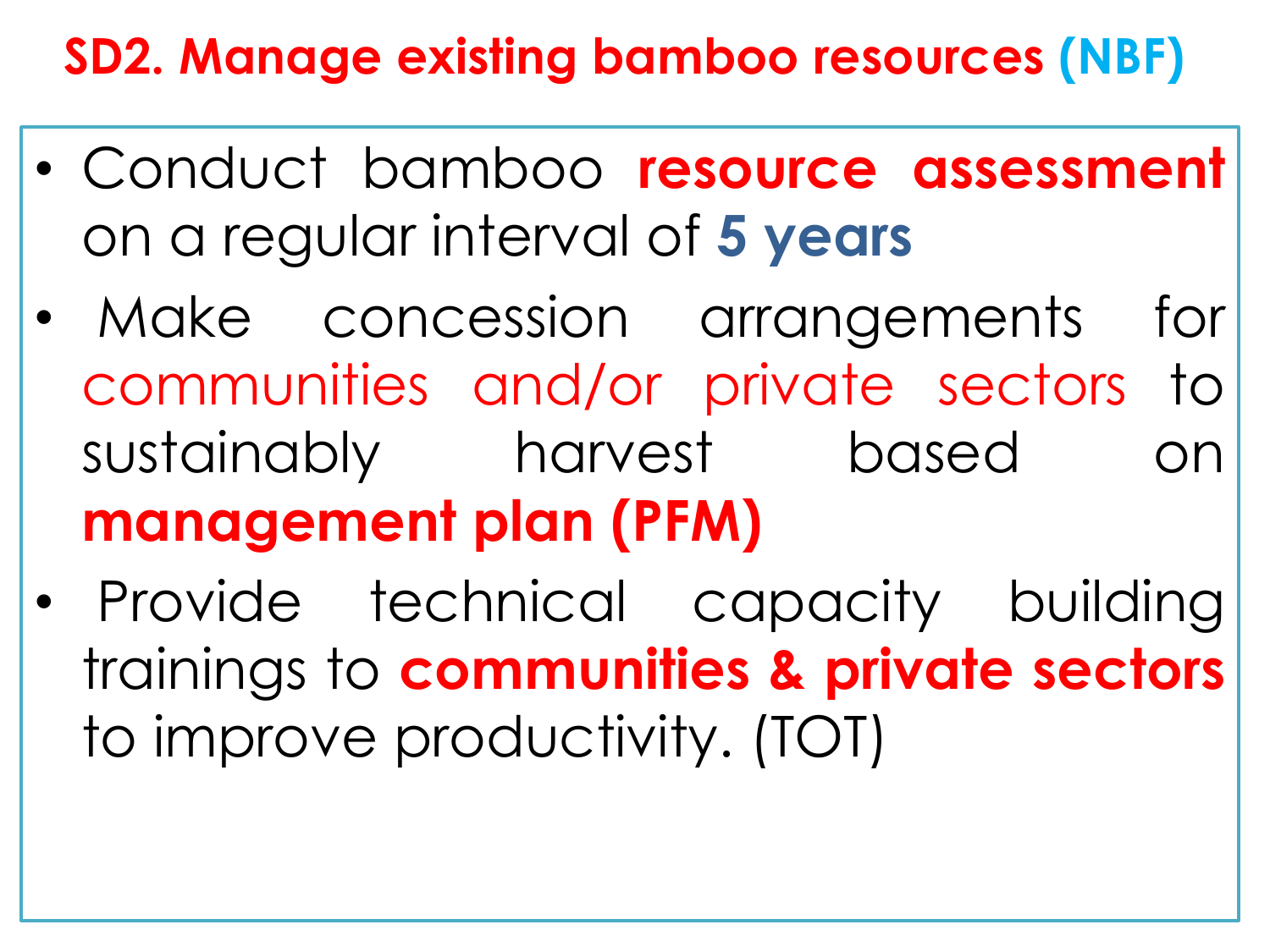### **SD3. Promote the establishment of new bamboo plantation**

- Encourage & undertake suitable bamboo plantation on all ownership modality **-4 (P,A,C&S)**
- Provide capacity building trainings (TOT)
- Support & enhance the production of quality planting materials using nurseries & micro/Macro propagation techniques
- Establish **standard & certification** system for **bamboo plantation**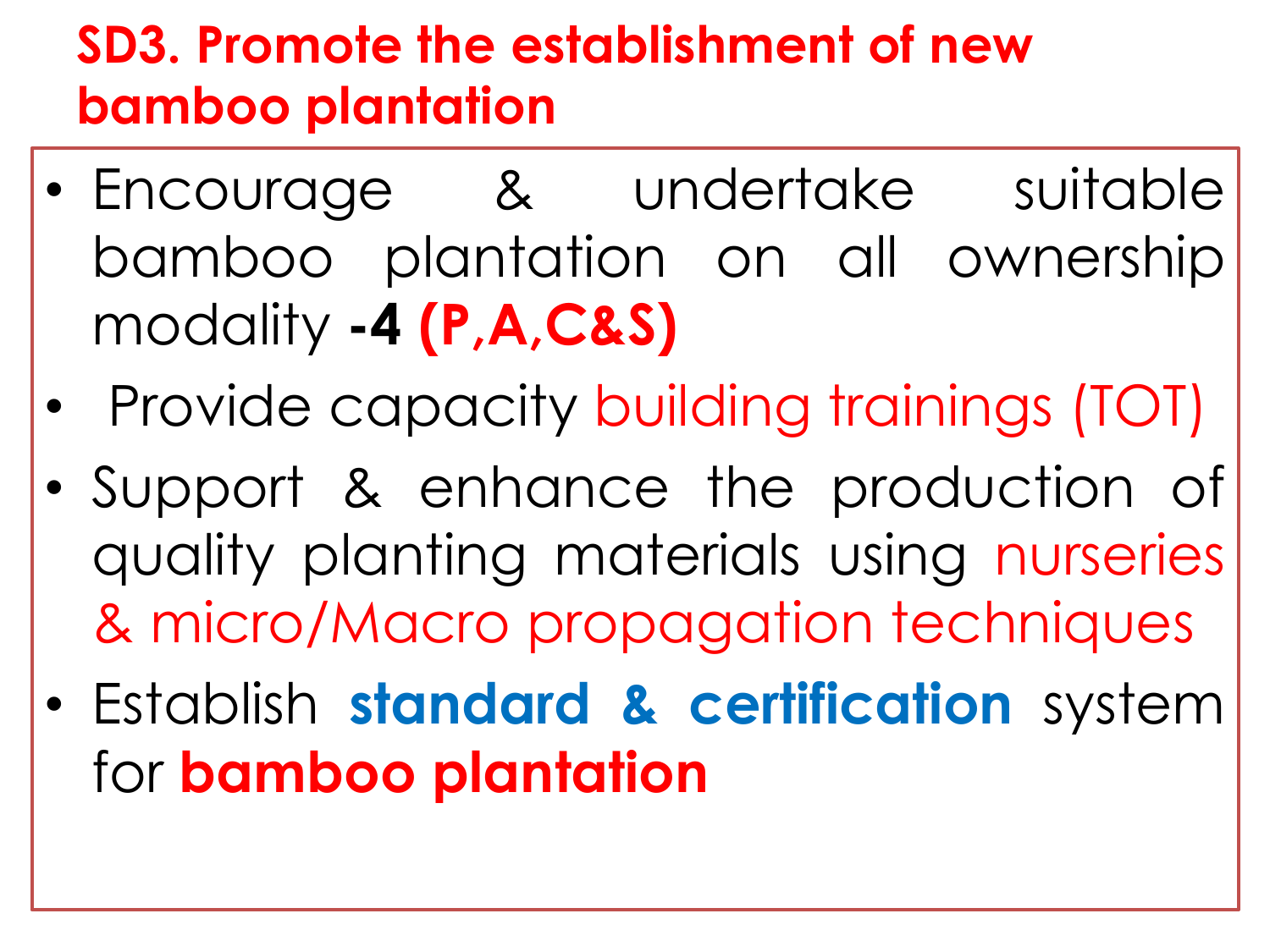#### **SD4. Develop value-chain**

- Establish &/or strengthen model **production & training center (African bamboo Training Center)**
- Improve vertical integration b/n **growers, processors, enterprises & industries** to ensure sustainable supply of age & size graded raw materials
- Introduce appropriate **tools, molds & fixtures**  to improve production **efficiency & quality**
- Provide capacity **building training** on design & innovation to **M/SMEs**
- Promote the establishment of **new industries**  & support existing industries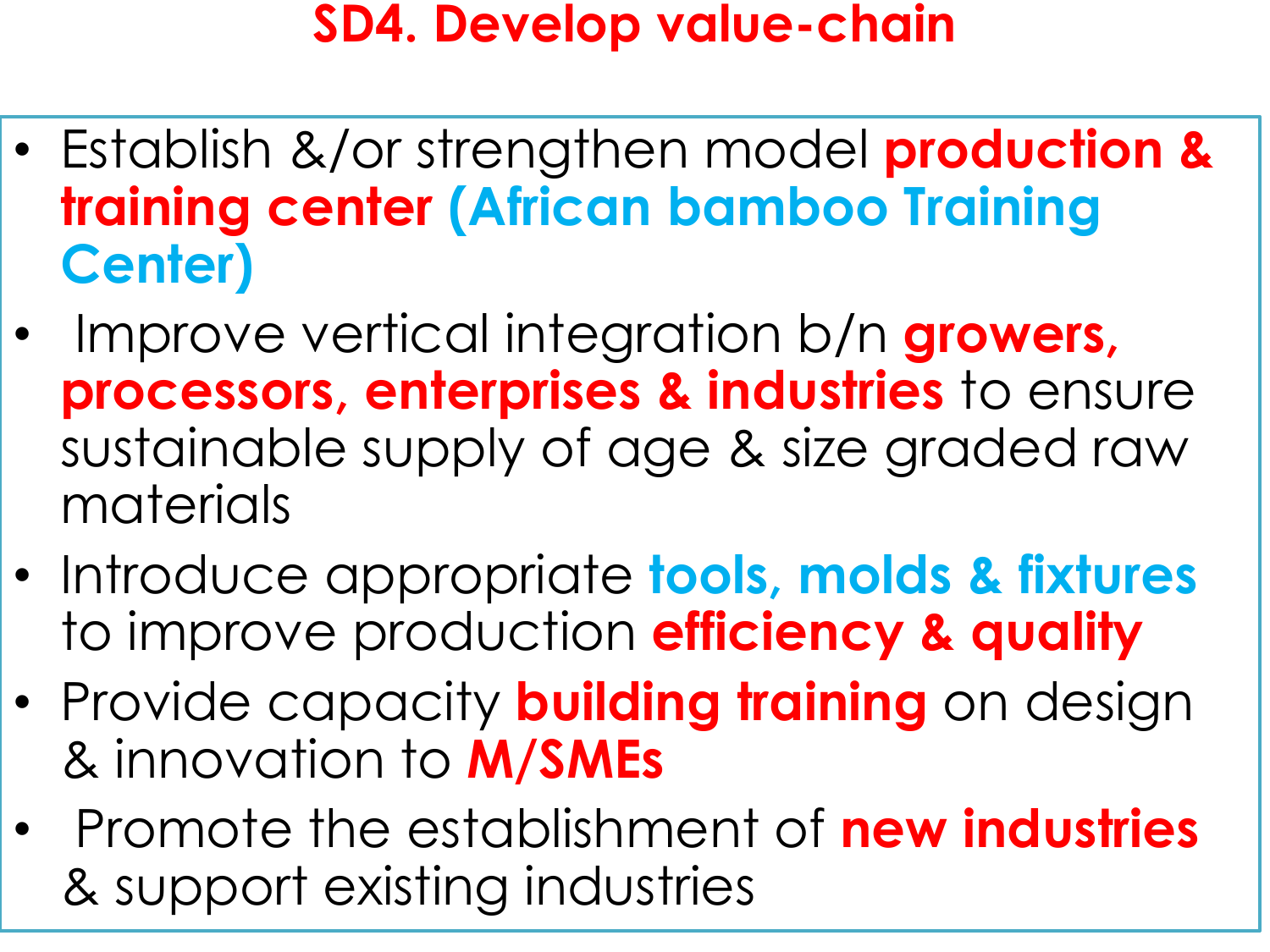#### **SD5. Create enabling environment for market development**

- Facilitate marketing of bamboo products through **policy & institutional** supports ( **organizing trade fairs**)
- Enhance **public awareness & sensitization** to promote wider use of bamboo products & support access to information
- Promote **traditional value** of bamboo (**Eco-tourism site, cultural museum**)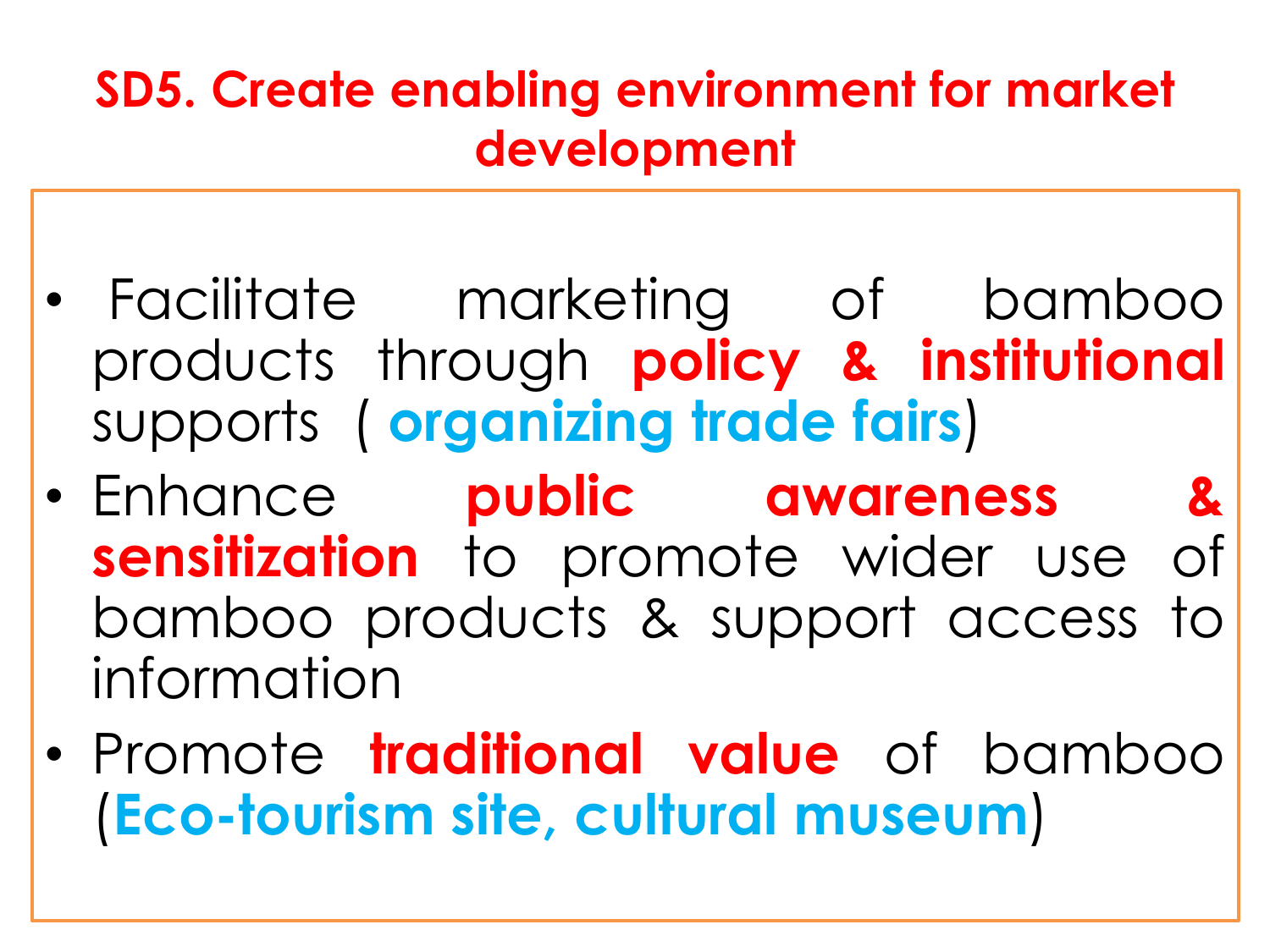**SD6. Enhance knowledge on development, management & utilization of bamboo through innovation, research & promotion of traditional knowledge**

- Promote **bamboo research** that generate information addressing the technical, policy & institutional gaps**(INBAR\_EFRII)**
- Some key activities
- Platform to identify gaps in **innovation, technology & capacity**
- Conduct research on issues identified across **value-chain** Research **review meeting /stand alone**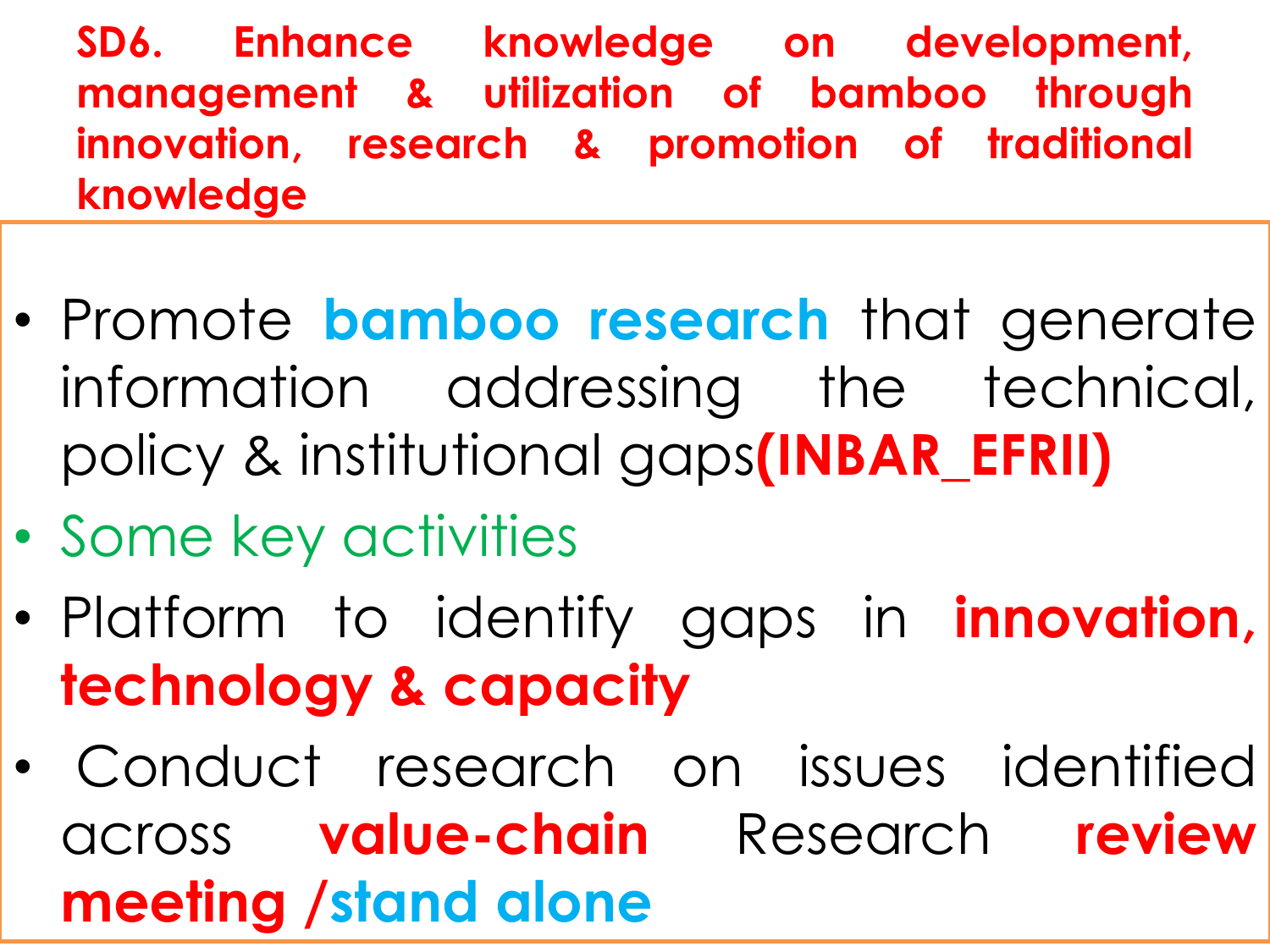#### **SD7. Build Human capital & knowledge management system**

- Promote bamboo **education & tailor made onthe-job training (e.g ICBR)**
- Develop functional knowledge management system (**curriculum development** for vocational Training)
- **Some key Activities**
- Develop specialized bamboo **curriculum & modules** to train professionals at various levels
- Develop **tailor-made** training modules on technologies for farmers, MSME entrepreneurs & industry
- **Train, certify & license** trainers to conduct training on bamboo resource & skill development on selected value-chains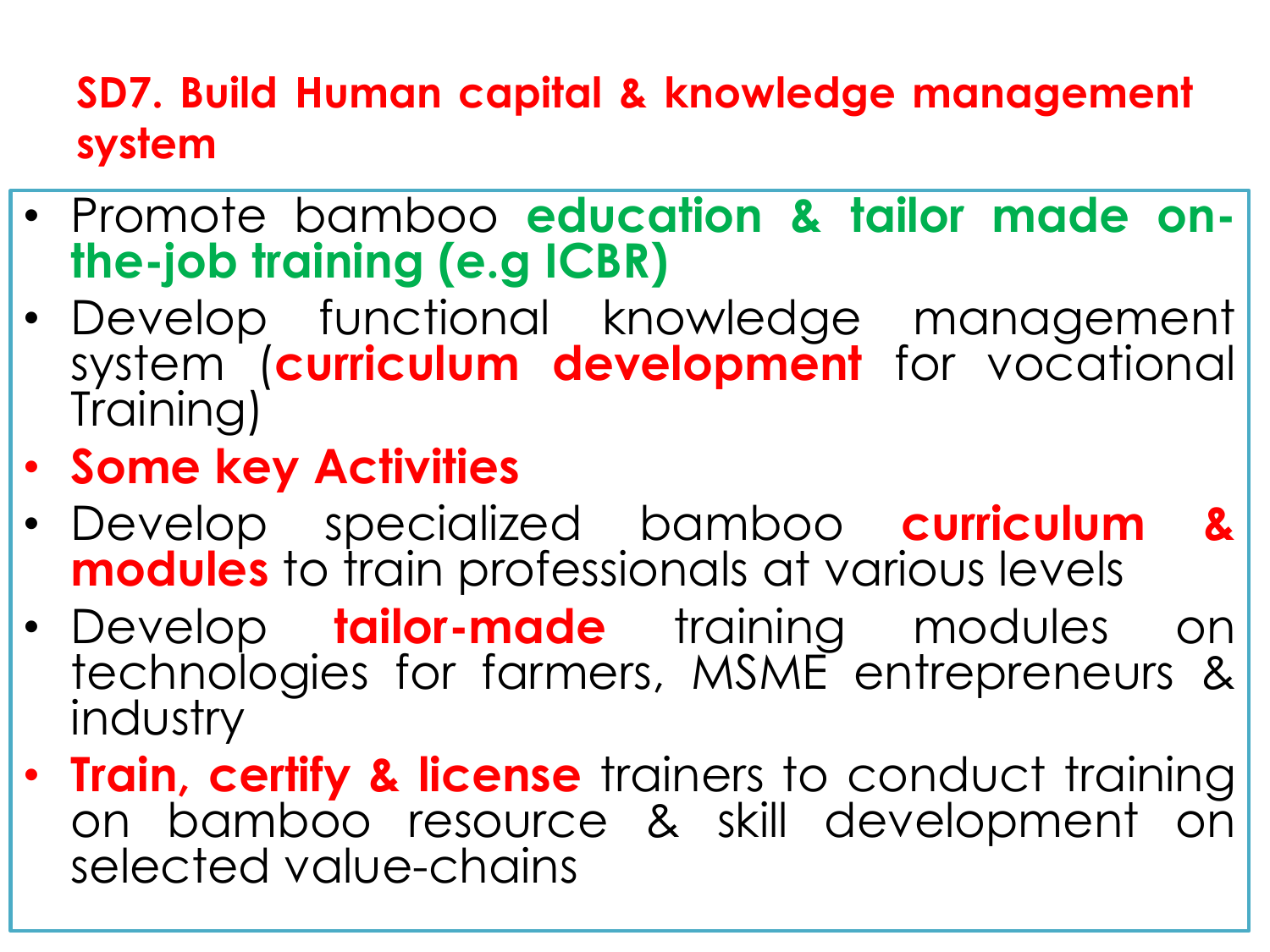### **SD8. Develop partnerships & mobilize resources**

- Promote collaboration, cross-learning,<br>technoloay transfer, ioint venture & technology transfer, joint venture advocacy
- Mobilize resources for the development & sustainable **utilization** of bamboo resources (**INBAR/FSDP/REDD+, FTU)**
- **Some key Activities**
- South-South cooperation with bamboo growing countries
- Integrate bamboo activities in **annual work plan & budgets**
- Leverage Green, impact **investment fund & climate finance (GCF/GEF)**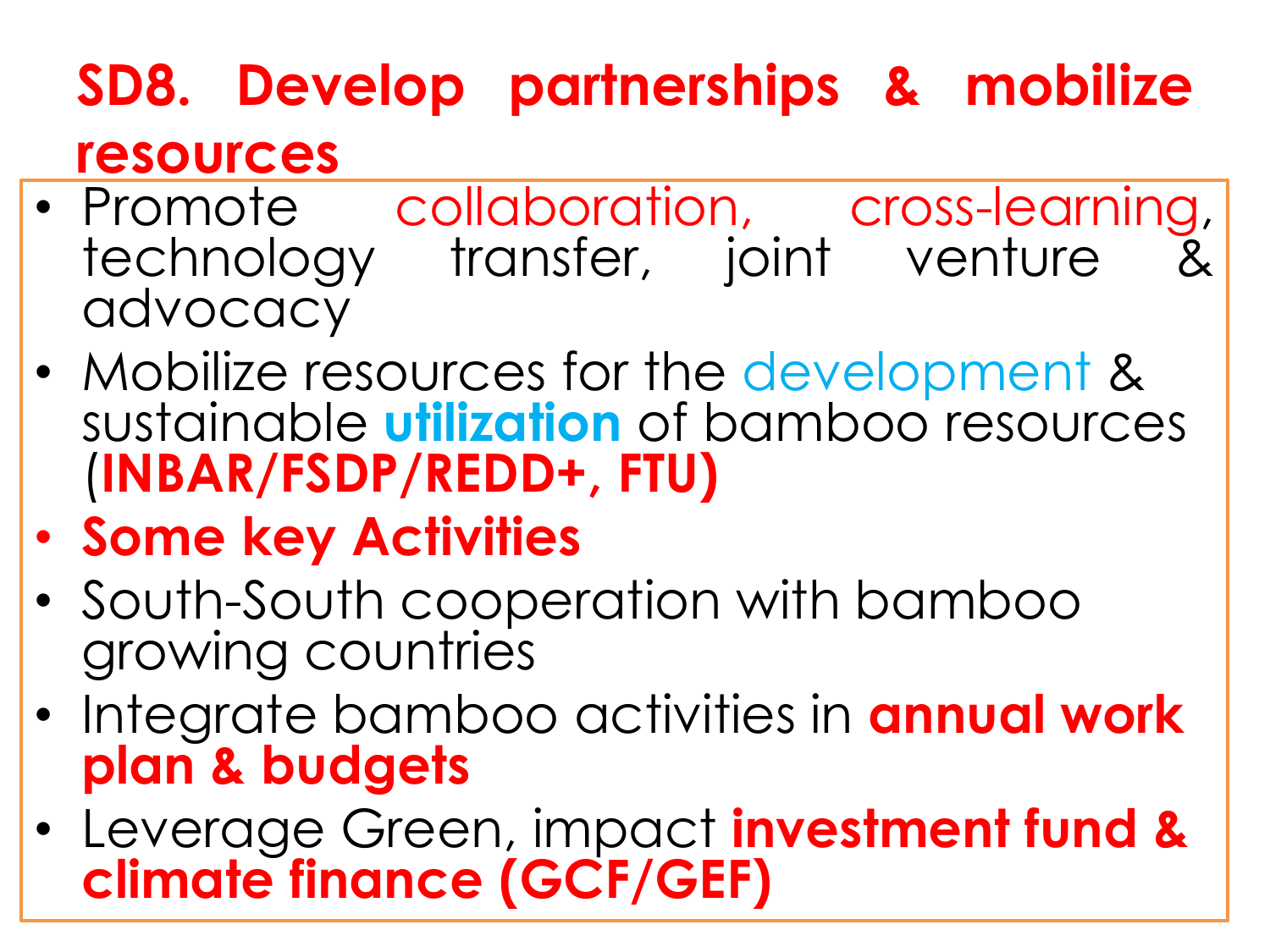# **SD9. Create enabling institutions, governance mechanisms & incentive modality (EFCCC, bamboo hub/unit)**

- **Strategic Actions**
- Set-up appropriate **bamboo unit & recruit pool** of experts at federal, regional & wereda levels
- Establish **steering & technical committees**
- Provide enabling **institutional & policy** support ( **Policy guidelines)**
- **Some key Activities**
- **Mainstream bamboo** strategy & action plan with regional action plans
- Develop mechanism for land leasing to **grow bamboo & establish industries** by private sectors
- **Review taxes & tariff** related to bamboo products & lobby for tax exemption/reduction through policy briefs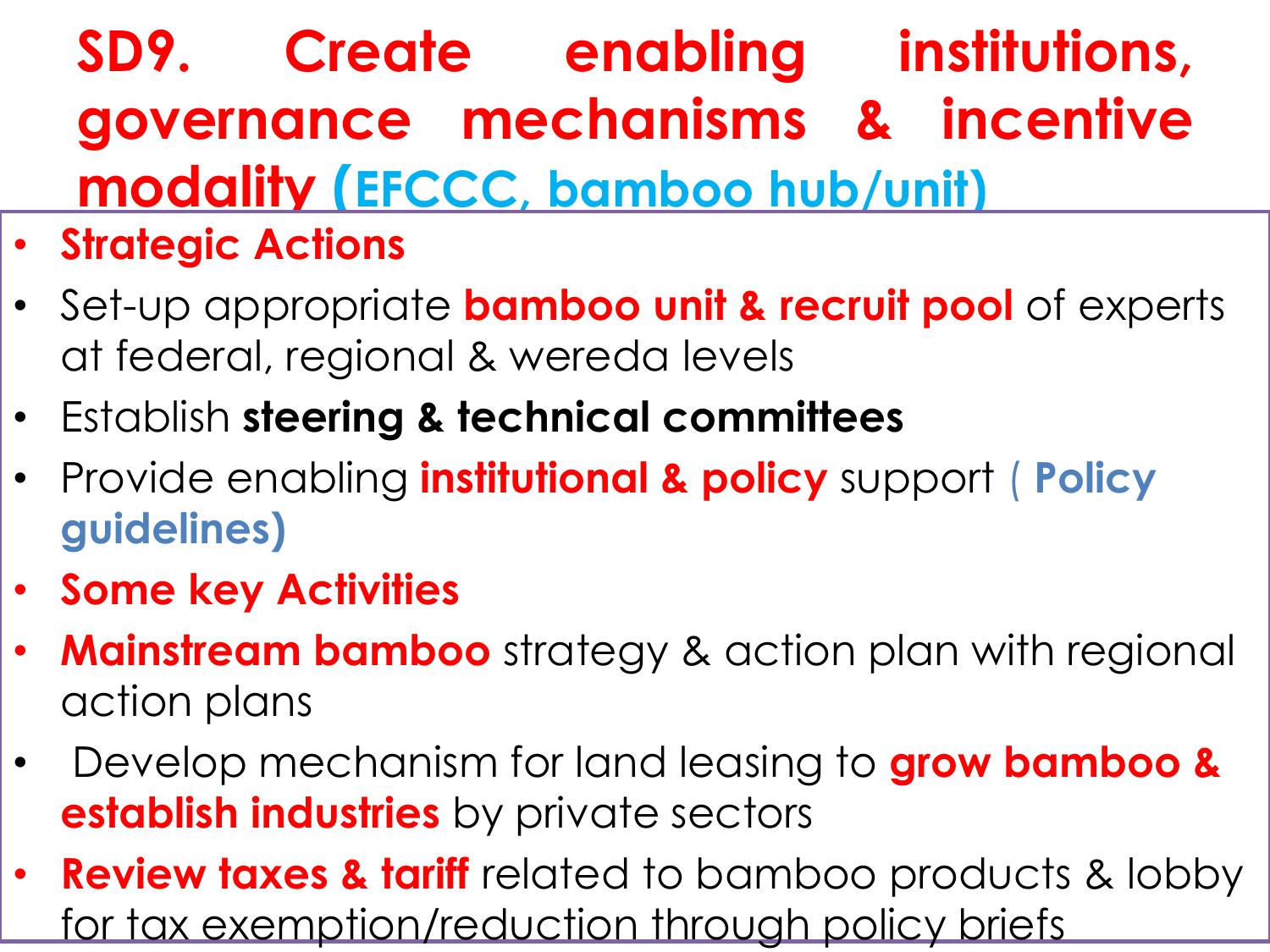## **SD10. Monitoring & Evaluation**

#### • **Strategic Actions**

- Monitor the implementation of the strategy
- Conduct **mid-term & final evaluation** of the implementation of the strategy & document lessons learned for future interventions

### • **Some key Activities**

- Evaluate the progress of entire **value-chain** of bamboo development in coordination with key stakeholders
- Produce evidence based advice to influence **policy & decision making**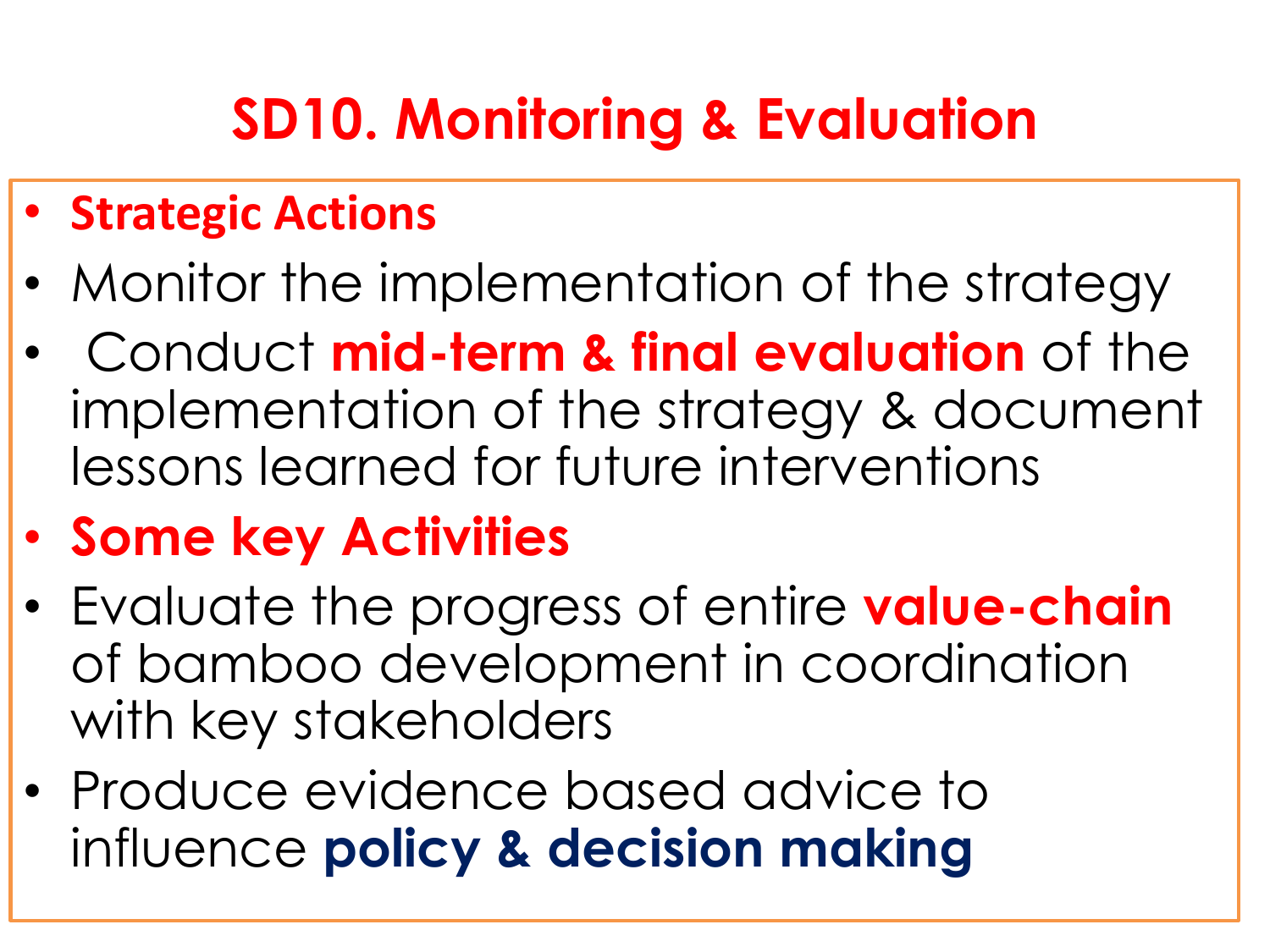### **8. Summary**

- Ethiopia has one of the largest **Bamboo resources** in Africa
- It has gone successful progress in implementation of sustainable forest **development, utilization and conservation** policy
- Pursuing and implimenting Bamboo **strategy and action plan**
- EFCCC is actively involved in mainstreaming the strategy with line ministries
- Promising step on establishing the **African bamboo training center**
- **Ultimatly, Ensure Sustainable development and utilization of bamboo resources**